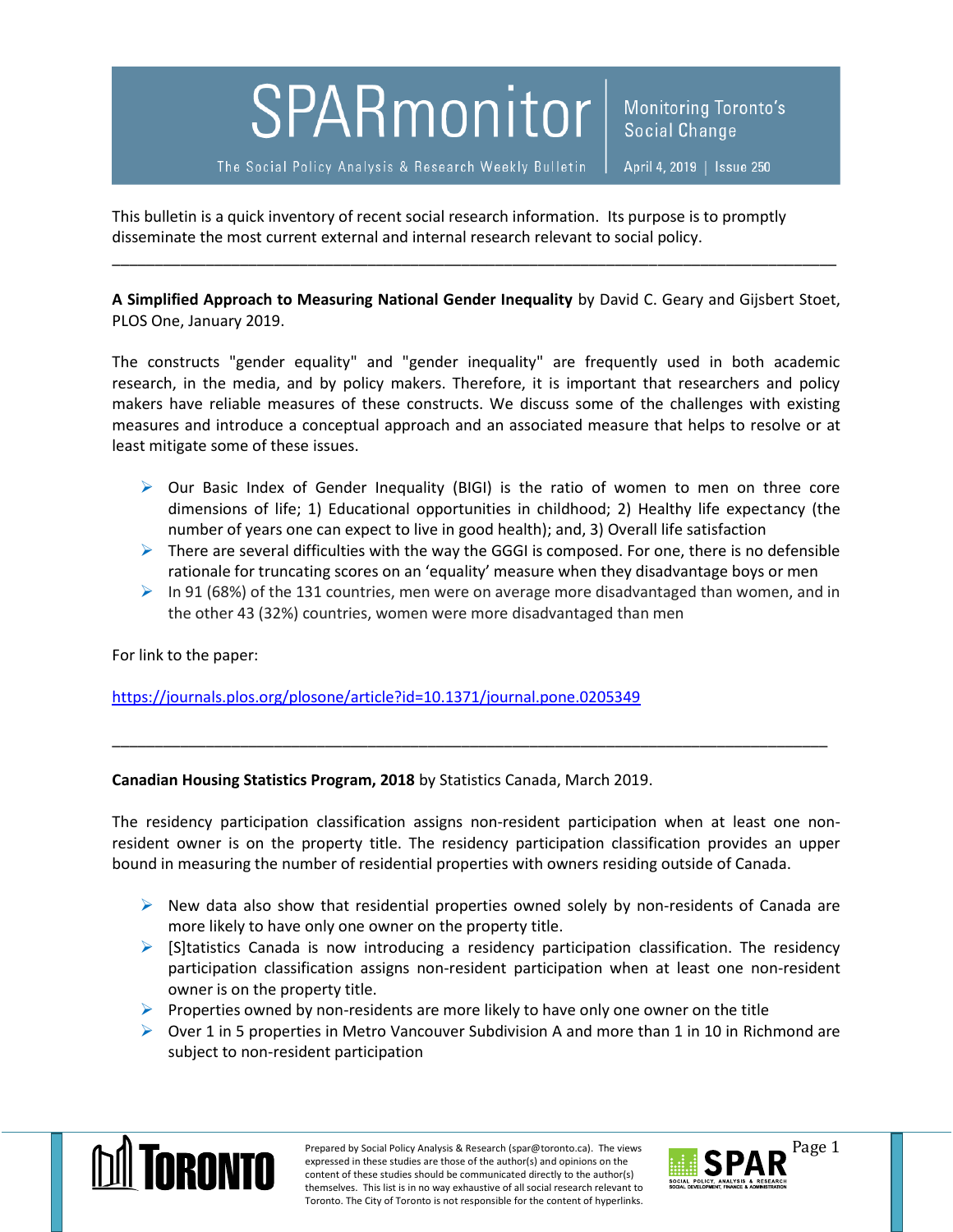## <https://www150.statcan.gc.ca/n1/en/daily-quotidien/190312/dq190312a-eng.pdf?st=0F9lk21K>

## **The Wealth of First Nations** by Tom Flanagan, Fraser Institute 2019.

This book contains many detailed findings about laws, programs, policies, and strategies, which all cohere around one major conclusion: whatever the wrongs and calamities of the past, the future prosperity of First Nations will depend mainly upon their own initiatives, their own efforts, their own choices.

\_\_\_\_\_\_\_\_\_\_\_\_\_\_\_\_\_\_\_\_\_\_\_\_\_\_\_\_\_\_\_\_\_\_\_\_\_\_\_\_\_\_\_\_\_\_\_\_\_\_\_\_\_\_\_\_\_\_\_\_\_\_\_\_\_\_\_\_\_\_\_\_\_\_\_\_\_\_\_\_\_\_\_\_

- $\triangleright$  The main tool used here for measuring the progress made by First Nations in attaining a higher standard of living is the Community Well-Being Index (CWB), a measure of standard of living and quality of life for all Canadian communities, including First Nations
- $\triangleright$  Control of land can lead to real-estate leasing, to hosting hospitality and recreational industries, and in some cases to development of natural resources
- $\triangleright$  Under the Trudeau government, Indigenous and Northern Affairs Canada (INAC) spending has risen more rapidly than total spending, increasing from 3.0% of total spending in 2016/17 to 3.9% in 2017/18 and perhaps 3.6% in 2018/19 if we take into account the transfer from the Department of Health
- $\triangleright$  [T]he Trudeau government is on track to keep its promise of spending a lot more on Indigenous peoples, even if the exact increase is not entirely clear

For link to the paper:

<https://www.fraserinstitute.org/sites/default/files/wealth-of-first-nations-2019.pdf>

**Investing in Refugee Talent: Lessons Learned in Labour Market Integration** by Hire Immigrants, Maytree Foundation et al., March 2019.

\_\_\_\_\_\_\_\_\_\_\_\_\_\_\_\_\_\_\_\_\_\_\_\_\_\_\_\_\_\_\_\_\_\_\_\_\_\_\_\_\_\_\_\_\_\_\_\_\_\_\_\_\_\_\_\_\_\_\_\_\_\_\_\_\_\_\_\_\_\_\_\_\_\_\_\_\_\_\_\_\_\_\_

One of the biggest challenges facing refugee labour market integration, especially for small and medium-sized enterprises, is dealing with current labour shortages which show no signs of abatement in a context of rapid increasing demographic change.

- $\triangleright$  Successful labour market integration of refugees requires effective action in a coordinated overall process
- $\triangleright$  Labour market integration of refugees is most effective when the bureaucratic procedures limiting access to work are minimized, such as mechanisms that allow refugees to work soon after they arrive in their host country
- $\triangleright$  Cross sectoral partnerships with local authorities and immigrant serving NGOs play a vital role in helping employers interpret and contextualize skills and qualifications that refugees hold
- $\triangleright$  Cities will witness better results if they adopt a customized approach whilst accompanying refugees in their process of integrating into the labour market

For link to the paper: